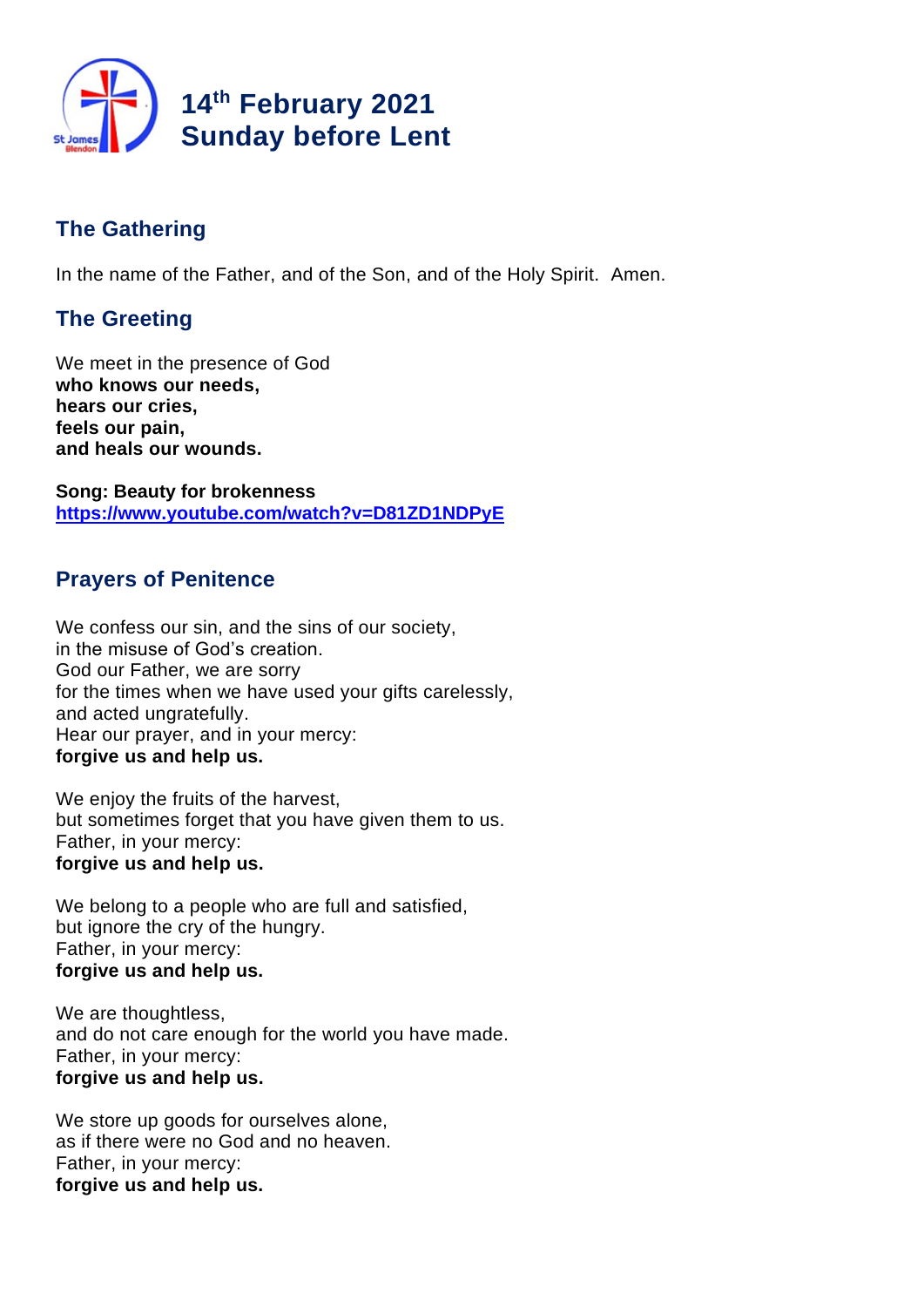The Lord enrich us with his grace, and nourish us with his blessing; the Lord defend us in trouble and keep us from all evil; the Lord accept our prayers, and absolve us from our offences, for the sake of Jesus Christ, our Saviour. **Amen.**

## **Collect**

Holy God, you know the disorder of our sinful lives: set straight our crooked hearts, and bend our wills to love your goodness and your glory in Jesus Christ our Lord. **Amen.**

## **The Liturgy of the Word**

## **2 Kings 2:1-12**

When the LORD was about to take Elijah up to heaven in a whirlwind, Elijah and Elisha were on their way from Gilgal. **<sup>2</sup>** Elijah said to Elisha, "Stay here; the LORD has sent me to Bethel." But Elisha said, "As surely as the LORD lives and as you live, I will not leave you." So they went down to Bethel.

**<sup>3</sup>** The company of the prophets at Bethel came out to Elisha and asked, "Do you know that the LORD is going to take your master from you today?"

"Yes, I know," Elisha replied, "so be quiet."

**<sup>4</sup>** Then Elijah said to him, "Stay here, Elisha; the LORD has sent me to Jericho."

And he replied, "As surely as the LORD lives and as you live, I will not leave you." So they went to Jericho.

**<sup>5</sup>** The company of the prophets at Jericho went up to Elisha and asked him, "Do you know that the LORD is going to take your master from you today?"

"Yes, I know," he replied, "so be quiet."

**<sup>6</sup>** Then Elijah said to him, "Stay here; the LORD has sent me to the Jordan."

And he replied, "As surely as the LORD lives and as you live, I will not leave you." So the two of them walked on.

**<sup>7</sup>** Fifty men from the company of the prophets went and stood at a distance, facing the place where Elijah and Elisha had stopped at the Jordan. **<sup>8</sup>** Elijah took his cloak, rolled it up and struck the water with it. The water divided to the right and to the left, and the two of them crossed over on dry ground.

**<sup>9</sup>** When they had crossed, Elijah said to Elisha, "Tell me, what can I do for you before I am taken from you?"

"Let me inherit a double portion of your spirit," Elisha replied.

**<sup>10</sup>** "You have asked a difficult thing," Elijah said, "yet if you see me when I am taken from you, it will be yours—otherwise, it will not."

**<sup>11</sup>** As they were walking along and talking together, suddenly a chariot of fire and horses of fire appeared and separated the two of them, and Elijah went up to heaven in a whirlwind. **<sup>12</sup>** Elisha saw this and cried out, "My father! My father! The chariots and horsemen of Israel!" And Elisha saw him no more. Then he took hold of his garment and tore it in two.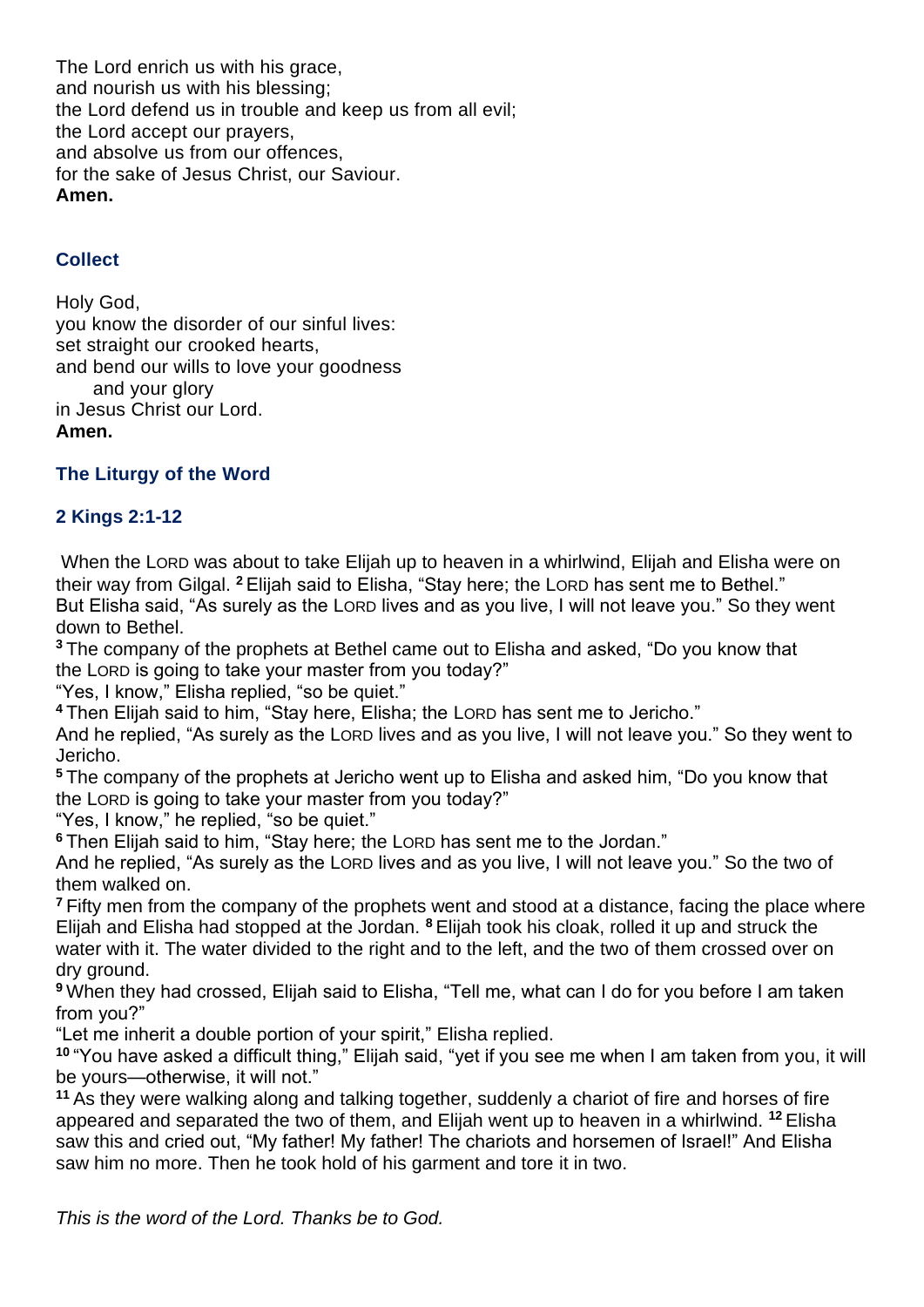## **Psalm 50:1-6**

**<sup>1</sup>** The Mighty One, God, the LORD, speaks and summons the earth from the rising of the sun to where it sets. **<sup>2</sup>** From Zion, perfect in beauty, God shines forth. **<sup>3</sup>** Our God comes and will not be silent; a fire devours before him, and around him a tempest rages. **<sup>4</sup>** He summons the heavens above, and the earth, that he may judge his people: **5** "Gather to me this consecrated people, who made a covenant with me by sacrifice." **<sup>6</sup>** And the heavens proclaim his righteousness, for he is a God of justice.

*This is the word of the Lord. Thanks be to God.*

## **2 Corinthians 4:3-6**

**<sup>3</sup>** And even if our gospel is veiled, it is veiled to those who are perishing. **<sup>4</sup>** The god of this age has blinded the minds of unbelievers, so that they cannot see the light of the gospel that displays the glory of Christ, who is the image of God. **<sup>5</sup>** For what we preach is not ourselves, but Jesus Christ as Lord, and ourselves as your servants for Jesus' sake. **<sup>6</sup>** For God, who said, "Let light shine out of darkness," made his light shine in our hearts to give us the light of the knowledge of God's glory displayed in the face of Christ.

*This is the word of the Lord. Thanks be to God.* 

### **Song: Christ be our light https://www.youtube.com/watch?v=7Y5N6oxIKH0**

## **Gospel Reading**

Hear the Gospel of our Lord Jesus Christ according to Mark. Glory to you, O Lord.

### **Mark 9:2-9**

**<sup>2</sup>** After six days Jesus took Peter, James and John with him and led them up a high mountain, where they were all alone. There he was transfigured before them. **<sup>3</sup>** His clothes became dazzling white, whiter than anyone in the world could bleach them. <sup>4</sup> And there appeared before them Elijah and Moses, who were talking with Jesus.

**<sup>5</sup>** Peter said to Jesus, "Rabbi, it is good for us to be here. Let us put up three shelters—one for you, one for Moses and one for Elijah." **<sup>6</sup>** (He did not know what to say, they were so frightened.)

**<sup>7</sup>** Then a cloud appeared and covered them, and a voice came from the cloud: "This is my Son, whom I love. Listen to him!"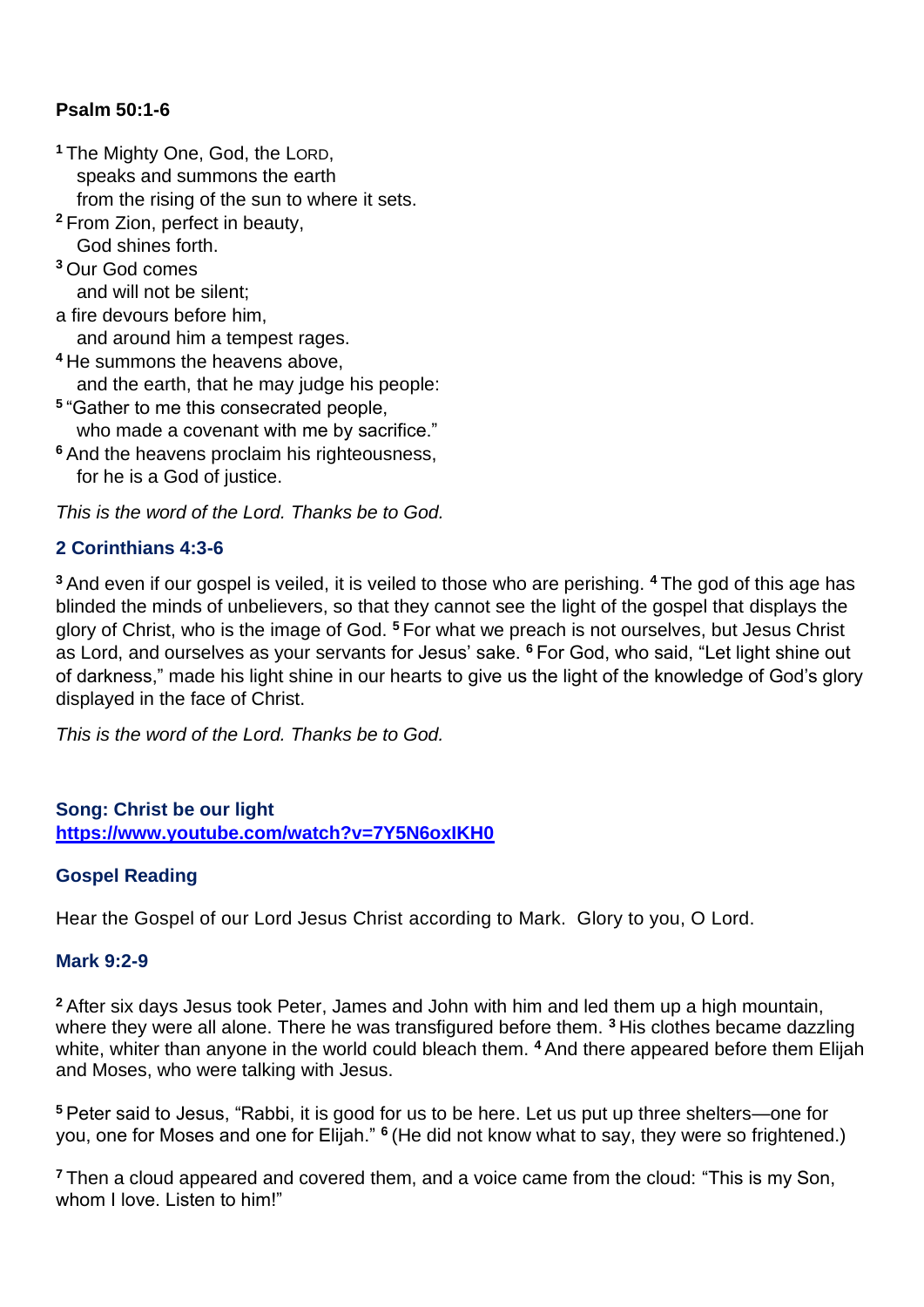**<sup>8</sup>** Suddenly, when they looked around, they no longer saw anyone with them except Jesus.

**<sup>9</sup>** As they were coming down the mountain, Jesus gave them orders not to tell anyone what they had seen until the Son of Man had risen from the dead.

*This is the Gospel of the Lord. Praise to you, O Christ.*

### **Sermon**

Many, many years ago I had a brief conversation with a police officer who served in the Hertfordshire Constabulary on the subject of criminality associated with the use of drugs. He recounted a conversation he had had with a colleague in Surrey, who told him they did not keep a record of crime associated with drugs use, did not have a drugs squad, did not target the use of drugs and, consequently, did not make many arrests associated with drug use. The upshot was that Surrey did not have a drug problem because their recorded crime and arrest figures were low. Brilliant, let's ignore something, let's not count it, and it will go away…..

This came to mind a few years back when one of my sons, working at McDonalds, left his phone in his staff locker. They were not allowed to take their phones into the kitchen or front of house area and, perversely, there were no locks on the lockers. At the end of the shift the phone was gone. He reported the theft to West Midlands Police who asked whether the theft was witnessed. The answer was no; the cctv system did not cover the lockers and no one saw the phone being taken. 'We'll record it as being lost then,' he was told, 'that's our policy unless a phone theft is witnessed. You must have lost it'. My son replied he hadn't lost it, it had been stolen and he needed a crime number for his insurance claim. He did ask, with some prompting from his dad, whether it was their policy to assume all stolen cars had just been absentmindedly mislaid unless someone witnessed the theft and was told he was just being silly! He eventually got it logged as stolen and got a crime number and I have had a deep suspicion of all figures released by the West Midlands Police ever since. Let's ignore something, let's not count it, and it will go away......

To be fair, it's not just the police. I saw the same thing years ago when I worked in the health service. We've seen it with the presentation of data surrounding the pandemic. I have encountered it with local authorities and their attempts to massage homelessness figures, to the consternation, amusement and anger of the service providers and outreach teams involved. I suspect it happens everywhere; there are lies, damned lies and statistics……. And then there are performance targets!

Today the gospel reading focuses on the event we know as the transfiguration, and I was all set to preach a sermon on that. Then I looked at my wall planner, which the Church Times kindly gives me each year, and another note is made on it. No, not Valentine's Day, which I am sure is the first thing that springs to mind on the  $14<sup>th</sup>$  February.

The church has a habit of encouraging people to think about specific issues on some Sundays and today is one such Sunday.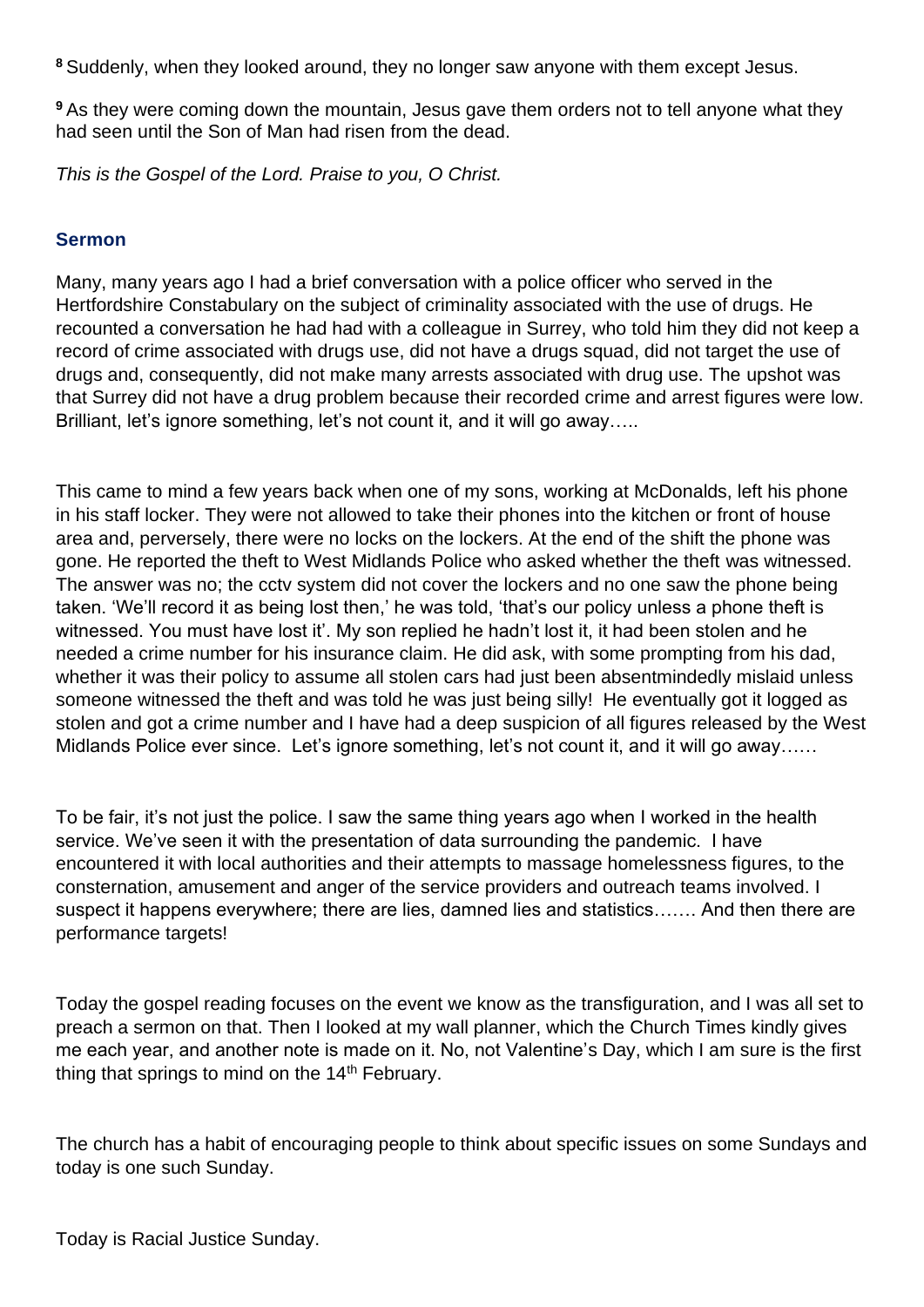Many of my colleagues will approach something like Trinity Sunday in fear and trepidation. How can we say something about the Trinity and not get labelled a heretic at the same time? Much angst is expended trying to get it right. Surprisingly, one's attempts not to trash the doctrine of the Trinity rarely get much negative feedback.

But say something about race and my days, there is always someone……. And usually one gets told to 'learn something about your history'. It is a subject which immediately polarises people. People feel threatened, accused, guilty perhaps, uncomfortable……

Churches Together in Britain and Ireland defined racism thus:

A comprehensive definition of racism is that it is a system of attitudes, actions and structures at personal, communal and institutional levels which always involves ethnicity and which arises as a distorted expression of positive human needs especially for belonging, identity and free expression of difference.

Racism is expressed in

- destructive patterns of relating:
- hardening the boundaries between groups
- overlooking others
- belittling, dehumanising or demonising others
- justifying or collaborating in the domination of others
- physically or verbally intimidating or attacking others.

Racism is about power and privilege. Racism and racial identity and the injustices that go with them are not primarily about the colour of a person's skin. The Irish and Eastern European communities can talk eloquently about the impact of racism. However, I think it is probably true to say that the primary driver is the colour of one's skin.

The call for racial justice is the call for justice. Racial justice involves the fair treatment of people. We use the adjective 'racial' to highlight the source of that injustice, but our central focus is justice.

Justice often takes time. Those who are oppressed and treated unfairly usually have to suffer the wait for justice, which can take years, decades, centuries. The root of Granville Sharp's campaigning against the slave trade lay in an encounter with a slave in 1765. William Wilberforce began to use his voice against the slave trade in 1785. In 1807, the motion to abolish the Atlantic slave trade was passed. The Slavery Abolition Act was passed in 1833.

Slavery continues today.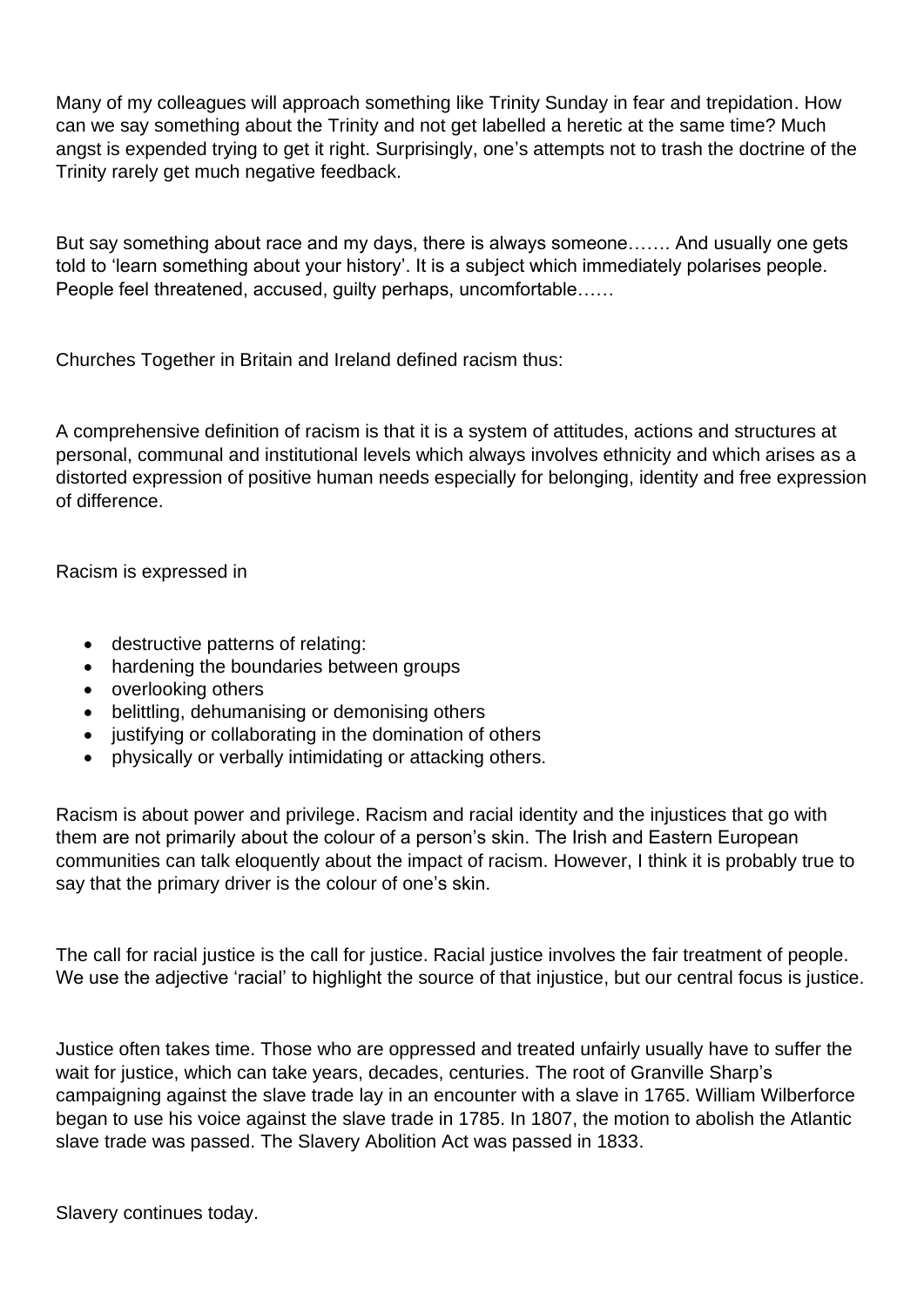Racial Justice Sunday has happened every year from 1995; racial injustices continue each year.

People mistreat each other, take advantage of weakness, abuse the power they have, discriminate, debase, dehumanise and degrade. And that's what happens in the Church!

The book by my friend and former tutor Mukti Barton, 'Rejection, Resistance and Resurrection' carries the testimonies of those excluded from the church in this country on the grounds of racism. It is not a proud history but ignoring it does not make it go away.

Within the UK there is copious evidence for the poorer outcomes in terms of socio-economic indicators based purely on peoples' race. Critiques of the health system, justice system, educational system and so forth are legion. Combining this with direct evidence and personal experience, we clearly have a problem.

And I suppose the problem of engaging with racial justice purely on a statistical level is that it ceases to be personal. It becomes transformative when we know the people involved and it becomes a relational issue. Every single person from the black and minority ethnic community with whom I have had a discussion about racism have experienced the problem on a regular basis. Not once or twice, but frequently, sometimes as a daily occurrence. Either these people are delusional, or liars, or we have a problem. I am inclined to believe the latter.

Ignoring the problem, not taking notice of the numbers (which since 2016 have been assiduously counted) will not make the problem go away.

The fourth of the five marks of mission, which I have mentioned before, states that the church will seek to transform unjust structures of society, *to challenge violence of every kind and to pursue peace and reconciliation.* (Italics added in 2012). This is an active commitment, demanding action from us all.

We are all children of God, of value and loved. A lack of justice led the prophets of the Hebrew Bible to cry out. A lack of justice is repugnant to the Kingdom of God. I said earlier that justice took time, but it is abhorrent that with less than just over 10 years to go before we remember the 200<sup>th</sup> anniversary of the passing of the Abolition of Slavery Act we still live in a society and a world where slavery remains a fact of life for many and the structures built upon that evil legacy continue.

Our Gospel reading for this Racial Justice Sunday is Mark's account of the Transfiguration. One reading of Peter's desire to create tents is that he wanted to preserve that moment, to stay in that moment. Like Peter, most of us would like to stay on the mountaintop in that moment of revelation and transformation, but we know that there is work to be done in the valley, where we meet life in all its beauty and messiness, joy and pain.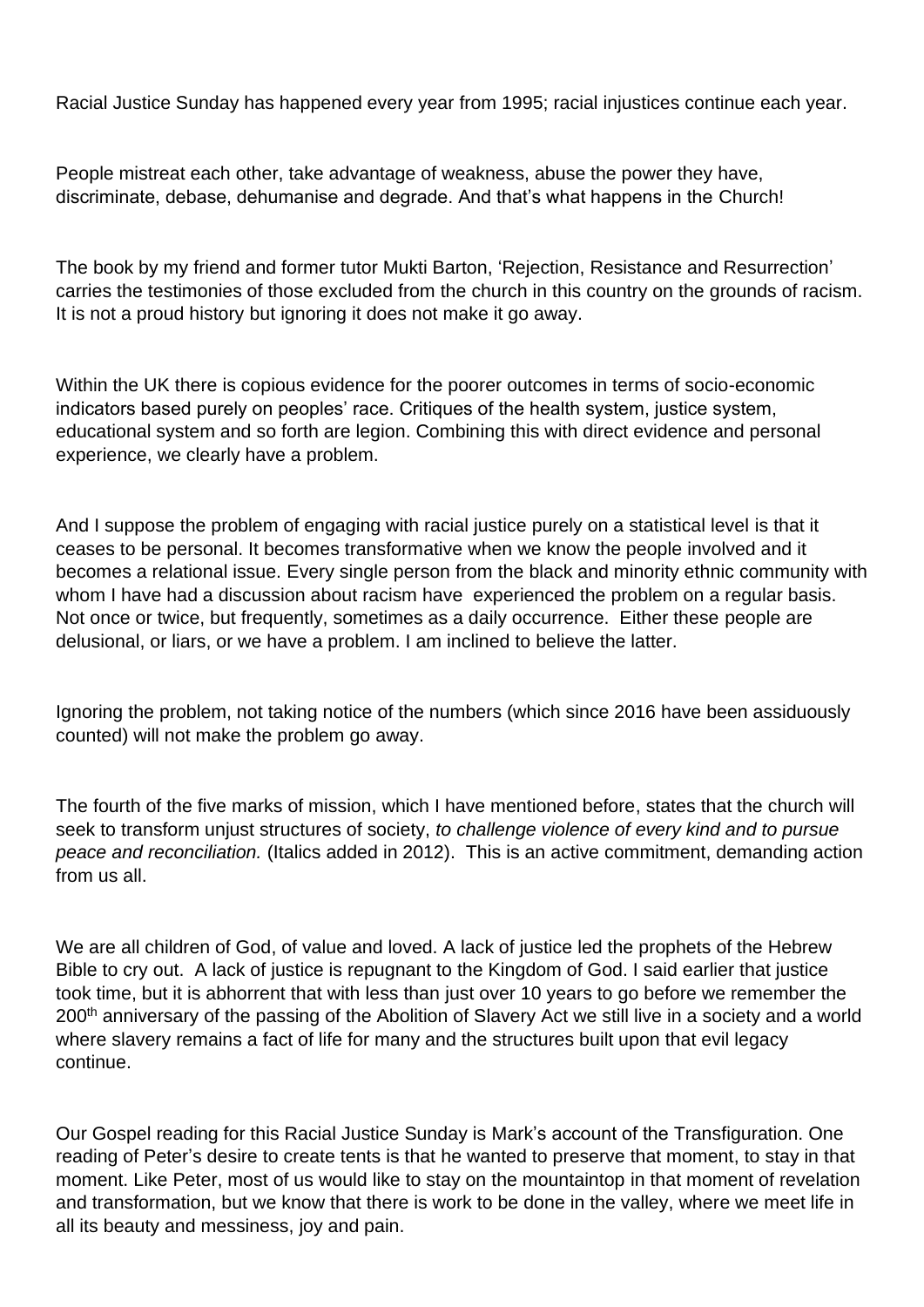So today, on this special Sunday, let us recommit ourselves to the journey, the striving, the determination to simply do God's will. Let us live as if we are still on the mountaintop, gazing at Jesus transfigured before us, but be willing to take that transforming light and shine it into the lives and places where racial injustice remains. We are not called to build tents and contain what we have been given; the light of Christ is not for keeping to ourselves, it is to be shared with others; it can bring light to those issues which divide our communities, our nation and our world today. We are called to be agents of transformation here in the valley where we live and seek to do God's will.

And to those who will look at me and say where do we start? We start by counting the numbers, hearing the stories, and acknowledging the problem.

Shalom,

Ian

**Affirmation of Faith**

**I believe in God, the Father almighty, creator of heaven and earth. I believe in Jesus Christ, his only Son, our Lord, who was conceived by the Holy Spirit, born of the Virgin Mary, suffered under Pontius Pilate, was crucified, died, and was buried; he descended to the dead. On the third day he rose again; he ascended into heaven, he is seated at the right hand of the Father, and he will come to judge the living and the dead. I believe in the Holy Spirit, the holy catholic Church, the communion of saints, the forgiveness of sins, the resurrection of the body, and the life everlasting. Amen.**

#### **Prayers of Intercession**

We pray for the coming of God's kingdom. Father, by your Spirit **bring in your kingdom.**

You sent your Son to bring good news to the poor, sight to the blind. freedom to captives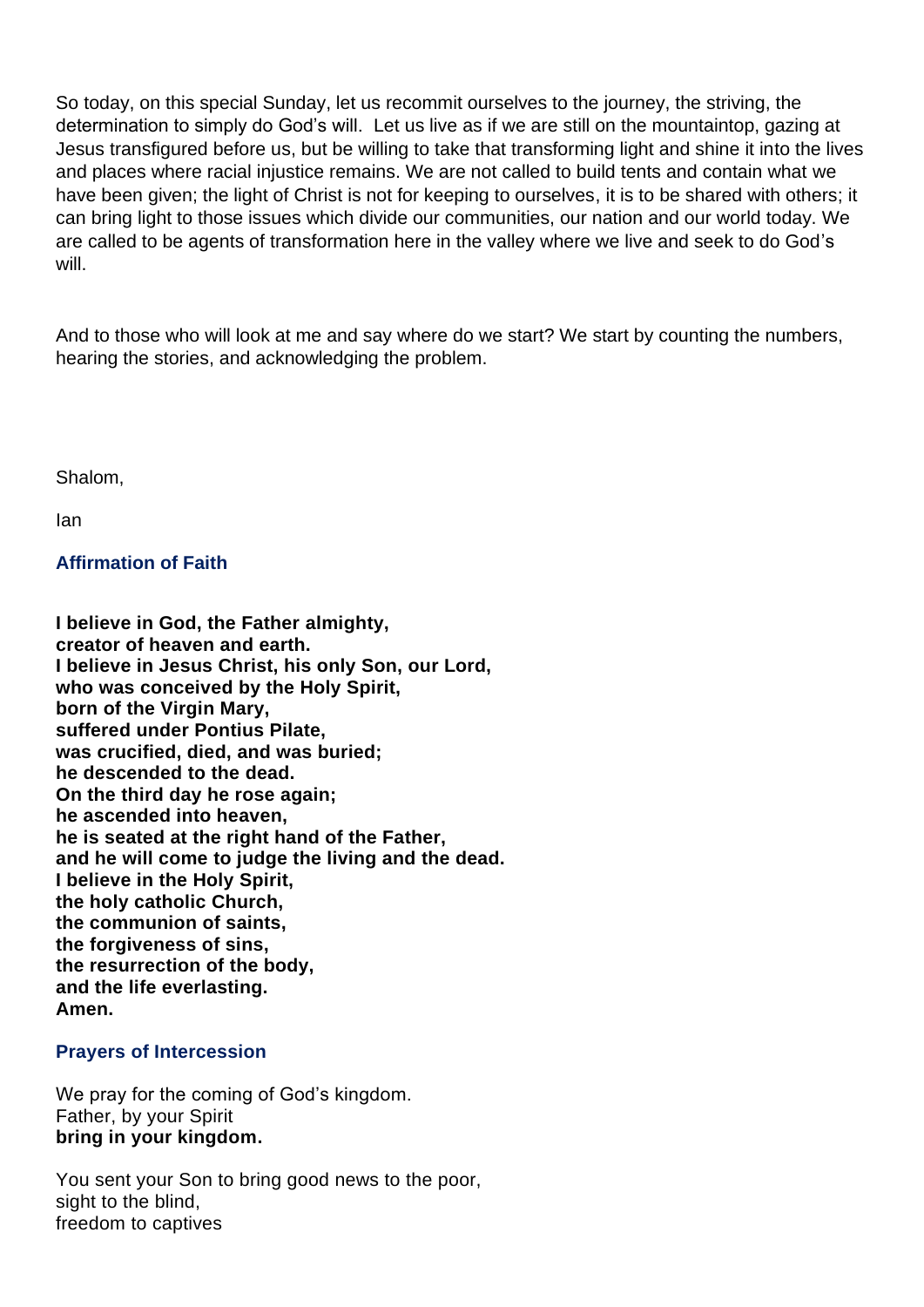and salvation to your people: anoint us with your Spirit; rouse us to work in his name.

#### Father, by your Spirit **bring in your kingdom.**

Send us to bring help to the poor and freedom to the oppressed.

#### Father, by your Spirit **bring in your kingdom.**

Send us to tell the world the good news of your healing love.

#### Father, by your Spirit **bring in your kingdom.**

Send us to those who mourn, to bring joy and gladness instead of grief.

Father, by your Spirit **bring in your kingdom.**

Send us to proclaim that the time is here for you to save your people.

Father, by your Spirit **bring in your kingdom.**

God of mercy, **you know us and love us and hear our prayer: keep us in the eternal fellowship of Jesus Christ our Saviour. Amen.**

#### **The Peace**

Christ is our peace. If anyone is in Christ, there is a new creation. The old has passed away: behold, everything has become new.

May the peace of the Lord be always with us and all those we love.

**Song: Way Maker https://www.youtube.com/watch?v=29IxnsqOkmQ**

#### **An act of Spiritual Communion**

Our Father in heaven, hallowed be your name, your kingdom come, your will be done,